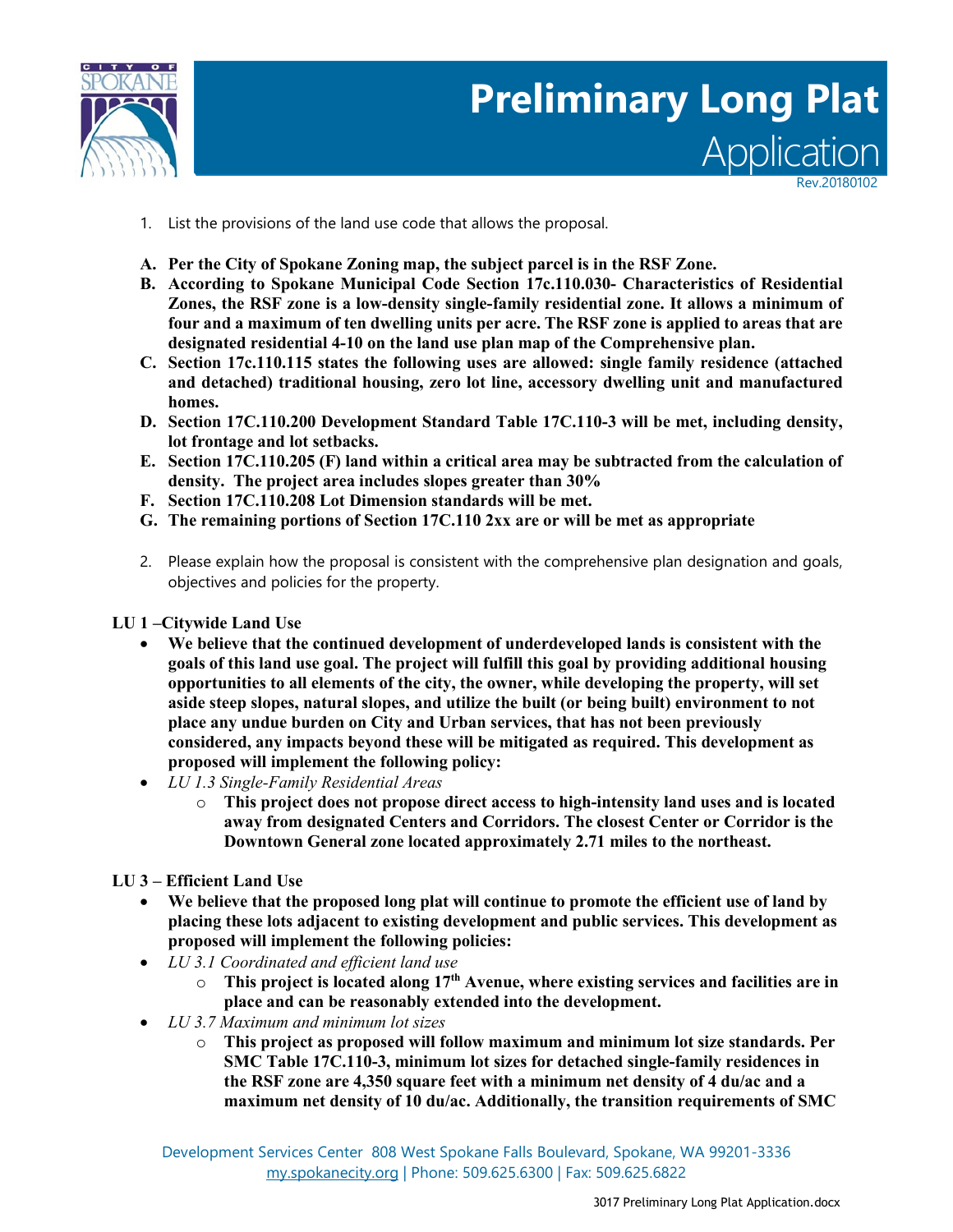**17C.110.200(C)(1) wherein on land adjacent to existing development, transition lot sizes are required to be included as a buffer between existing platted land and the new subdivision. A 7,500 minimum lot size will be included where applicable to meet transitional lot standards.**

- **LU 4 –Transportation**
	- **We believe that the proposed long plat will provide public streets and lots that will utilize existing transportation infrastructure and thereby promote the efficient use of the proposed and built environment. This development as proposed will implement the following policy:**
	- *LU 4.1 Land use and transportation*
		- o **This project includes a trip generation and distribution letter, which forecasts the future transportation needs of the project. This project as required will participate in the city's impact fee ordinance to mitigate transportation impacts from this development.**
- **LU 5 – Development Character**
	- **We believe that the development of this long plat will continue to utilize geographic areas that will maintain both the existing and proposed built environments without placing undue burden on the area residents or services. This development as proposed will implement the following policy:**
	- *LU 5.5 Compatible development*
		- o **This infill development is compatible with the surrounding single-family residences with the inclusion of transition lot sizes to the south in accordance with SMC 17C.110.200(C)(1).**
- **LU 7 – Implementation**
	- **We believe that the development of this long plat will ensure the implementation of the goals and policies of the City's Comprehensive Plan by promoting infill development, thereby limiting sprawl opportunities.**
- **LU 8 – Urban Growth Area**
	- **The development of this long plat within the UGA and within the City's corporate limits meets the goals of this policy. This development as proposed will implement the following policy:**
	- *LU 8.1 Role of Urban Growth Areas*
		- o **This project is located within the UGA and the City of Spokane, where public facilities exist adjacent to or in the nearby vicinity.**
	- 3. Please explain how the proposal meets the concurrency requirements of SMC Chapter 17D.010.
	- **A. As identified in this section, this project will meet concurrency as defined for all elements (A to I) listed under 17D.010.010 Applicability and will not affect overall levels of service.**
		- **i. Transportation: the project will not add any additional densities not considered in the comprehensive plan and is agreeable to pay the City of Spokane Traffic Impact Fees associated with the region.**
		- **ii. Public Water: the additional water services will be reviewed by The City of Spokane Public Works and is in the Retail Water Service Area. Comments from City of Spokane Water Department staff in the pre-development conference notes indicate that water is anticipated to be approximately 71 psi at surrounding hydrants, which will meet city requirements of 45 psi for fire flow and potable water.**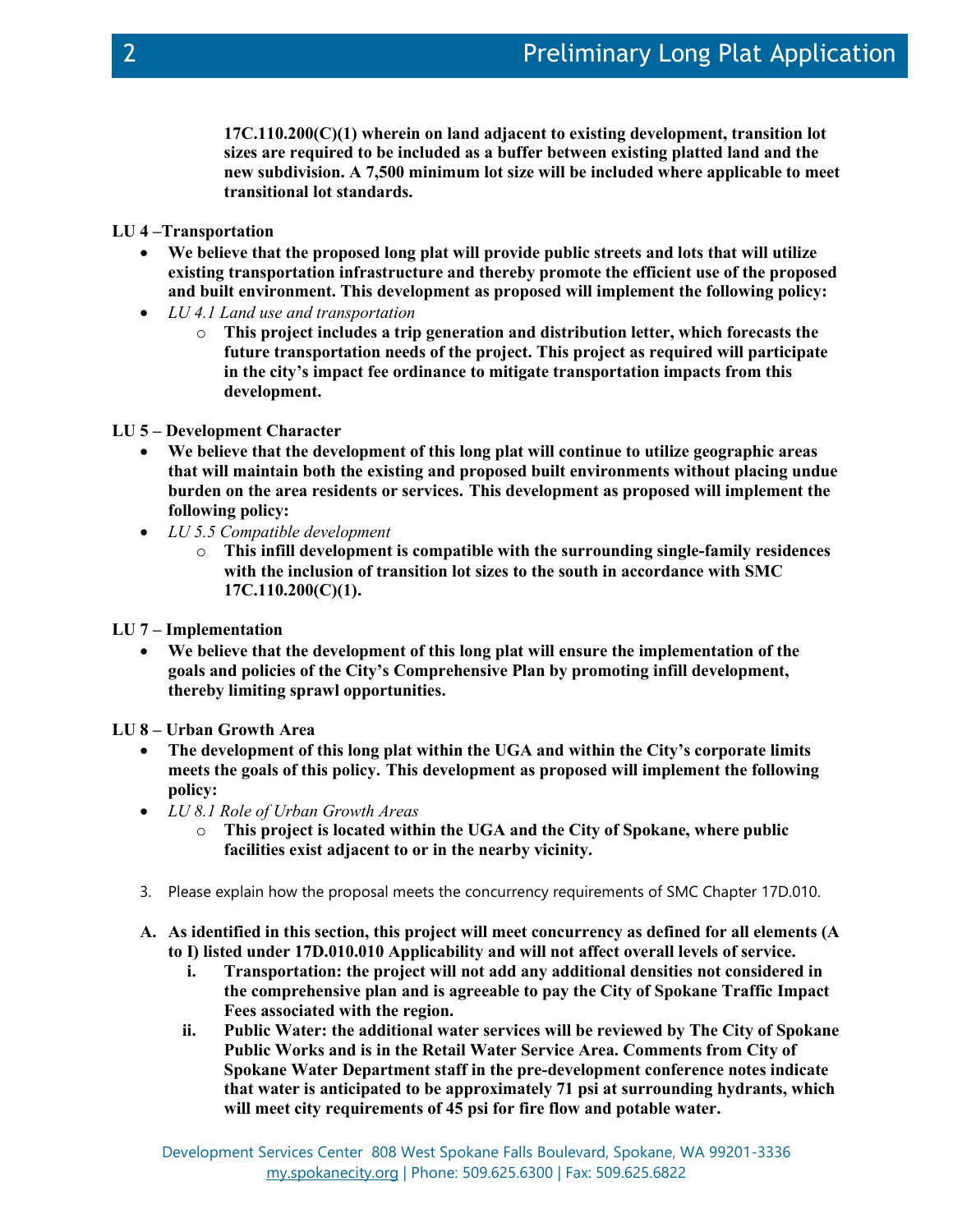- **iii. Fire Protection: The City of Spokane Capital Facilities Plan (Appendix C of the comprehensive plan) references the Washington Survey and Rating Bureau and states that areas greater than five road miles from a fire station receive a 9A rating and typically an increase of insurance rates. The project site is located 2.6 road miles from the nearest fire station, station 4 at 1515 W. 1st Avenue. The project will not add any additional densities not considered in the comprehensive plan.**
- **iv. Police Protection: The City of Spokane Capital Facilities Plan identifies that the city has funding to support an adequate level of service for police through 2023. The project will not add any additional densities not considered in the comprehensive plan.**
- **v. Parks and Recreation: as this project does not use a PUD overlay, there are no requirements for this project regarding parks and recreation. The nearest publicly owned park is Grandview Park which is directly adjacent to this development.**
- **vi. Library: the project will not add any additional densities not considered in the comprehensive plan. The City of Spokane Capital Facilities Plan acknowledges that Library Levels of Service are currently inadequately maintained and further indicates that new facilities in the Qualchan area may be required.**
- **vii. Solid Waste disposal and recycling: the project will not add any additional densities not considered in the comprehensive plan. Comments from City of Spokane Solid Waste staff in the pre-development meeting notes indicate that the plans would be approved as shown.**
- **viii. Schools: The project site is currently served by Hutton Elementary, Sacajawea Middle School, and Lewis and Clark High School. The capital facilities plan identifies a need for schools at the northern and southernmost regions of the city; however, this site is not within either region. The plan also indicates that Sacajawea will be replaced in the future, though specifics are not yet known. The project will not add any additional densities not considered in the comprehensive plan.**
- **ix. Public wastewater (sewer and stormwater): Sewer and storm sewer for the vicinity of the project, with stormwater leading to drywells for infiltration; however, the sewer from the project site passes by CSO 16, a combined sewer outfall that is considered controlled in the 2013 CSO plan amendment. The project will not add any additional densities not considered in the comprehensive plan.**
- **B. As required, it is understood that further concurrency tests will be made by staff and other affected agencies. If a concurrency test were to be marginal, appropriate provisions would be implemented to bring this plat back into level of service conformance such as the payment of traffic impact fees or other modifications that may be required to meet the appropriate and identified levels of services for the noted facilities and services, these changes may affect existing water and sewer facilities.**
- 4. If approval of a site plan is required, demonstrate how the property is suitable for the proposed use and site plan. Consider the following: physical characteristics of the property, including but not limited to size, shape, location, topography, soils, slope, drainage characteristics, the existence of ground or surface water and the existence of natural, historic or cultural features.
- **A. A copy of the preliminary plat is attached utilizing topography obtained in the field and supplemented by Washington State Lidar and the proposed lots are adequate for required density as proposed. Some grading should be expected to ensure the establishment of proper building pads, roads and utility extensions.**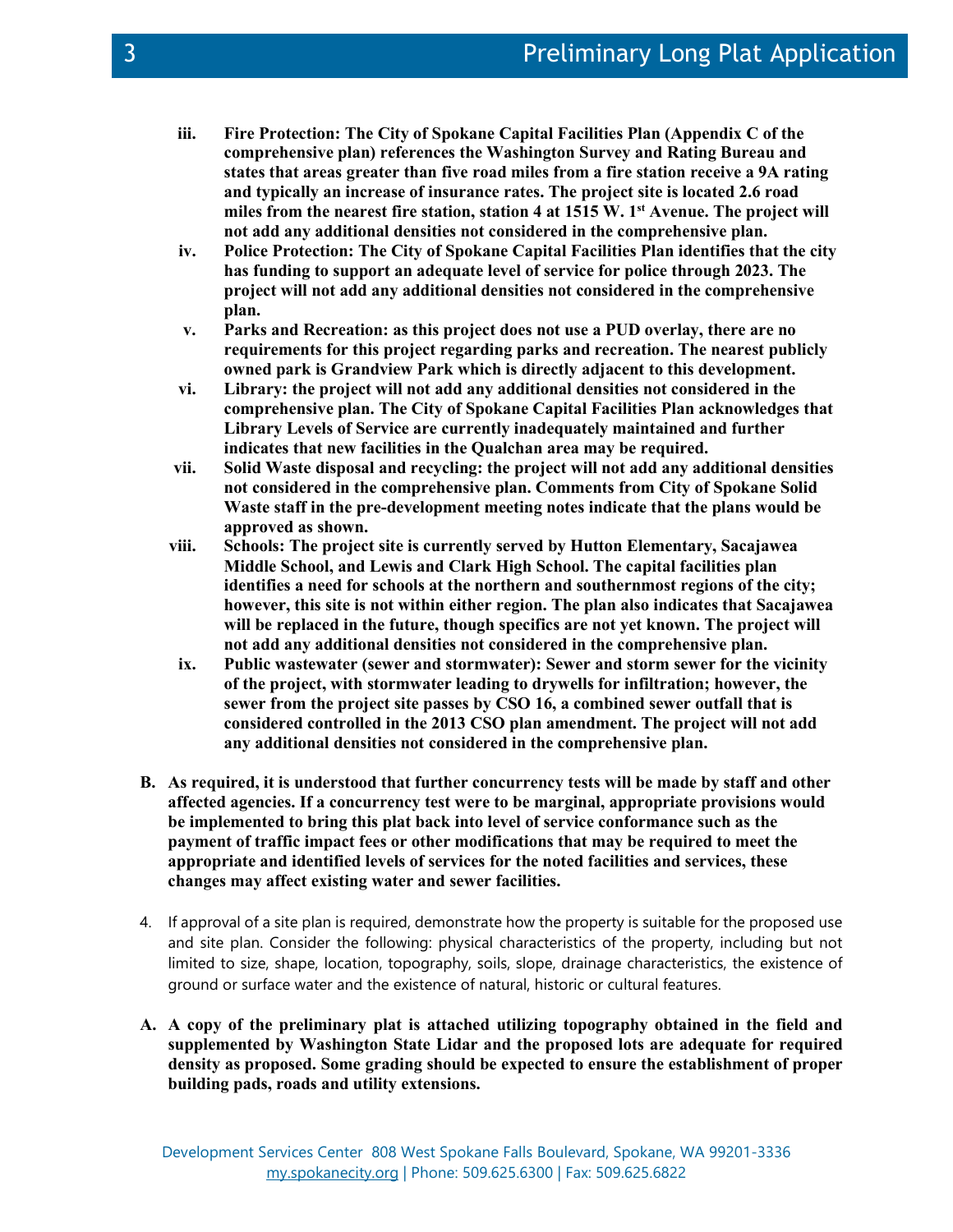- **B. The lots proposed in the long plat are generally consistent with those existing homes in the nearby Grandview area, however all lots will be developed in accordance with section 17c.110 et. Al, including 17c.110.200 lot sizes per table 17c.110-3, 17c.110.205 density and 17C.110.200(C)(1) transition lots.**
- **C. Soils, slope and drainage features have been considered as a part of this project.**
- **D. Public utilities including water and sewer are available to this project. This project will be required to provide extensive water and sewer extensions for service. Preliminary design reports for water and sewer have been prepared and are a part of this application. Generally, this project will be required to install onsite water and sewer systems that will connect to sewer and water pump stations, force mains, transmission mains, pressure reducing stations and perhaps a reservoir.**
- **E. There is no apparent evidence of groundwater, a Geotech report has been prepared for this proposal.**
- **F. There is no apparent evidence of historic or cultural features on site and a cultural resource survey has been ordered to verify that no historic or cultural features are onsite.**
- **G. As required by the SRSM, all storm water will be treated and disposed on site or as allowed.**
- 5. Please explain any significant adverse impact on the environment or the surrounding properties the proposal will have, and any necessary conditions that can be placed on the proposal to avoid significant effects or interference with the use of neighboring property or the surrounding area, considering the design and intensity of the proposed use.
- **A. We believe that the SEPA checklist that was prepared for this project as well as for the existing zoning and inclusion within the city limits would have contemplated the addition of these lots on this property and therefore, this project is not anticipated to have any substantial impact to the neighboring property or the surrounding area as whole; however, traffic impacts will be mitigated to maintain levels of service as necessary. Other areas that may require some mitigation, although unknown at this time, might be water and sewer.**
- 6. Demonstrate how the proposed subdivision makes appropriate (in terms of capacity and concurrence) provisions for:
	- a. Public health, safety and welfare

**This long plat will successfully implement the goals and policies of the City's Comprehensive Plan and therefore as noted in the plan will provide for the public's health, safety and welfare, by providing housing in an area where little to no new housing is available during a time of documented housing shortage.**

# b. Open spaces

**This project provides a number of tracts along the perimeter of the property. Per the definition of open space as areas of open tracts, the lots as proposed will provide satisfactory amounts of open space to fulfill the requirement and not place undue burden on other open spaces in the immediate area. No specific recreational or open space tracts have been proposed at this time and no modifications to the existing Grandview Park are proposed as part of this proposal.**

# c. Drainage ways

**This long plat is being developed in accordance with the Spokane Regional Stormwater Manual. The drainage ways and drainage facilities will be designed to include the stormwater runoff from the proposed long plat; therefore, the long plat will meet this requirement. Please see the attached concept stormwater report. The intent would be to prohibit any increase in**